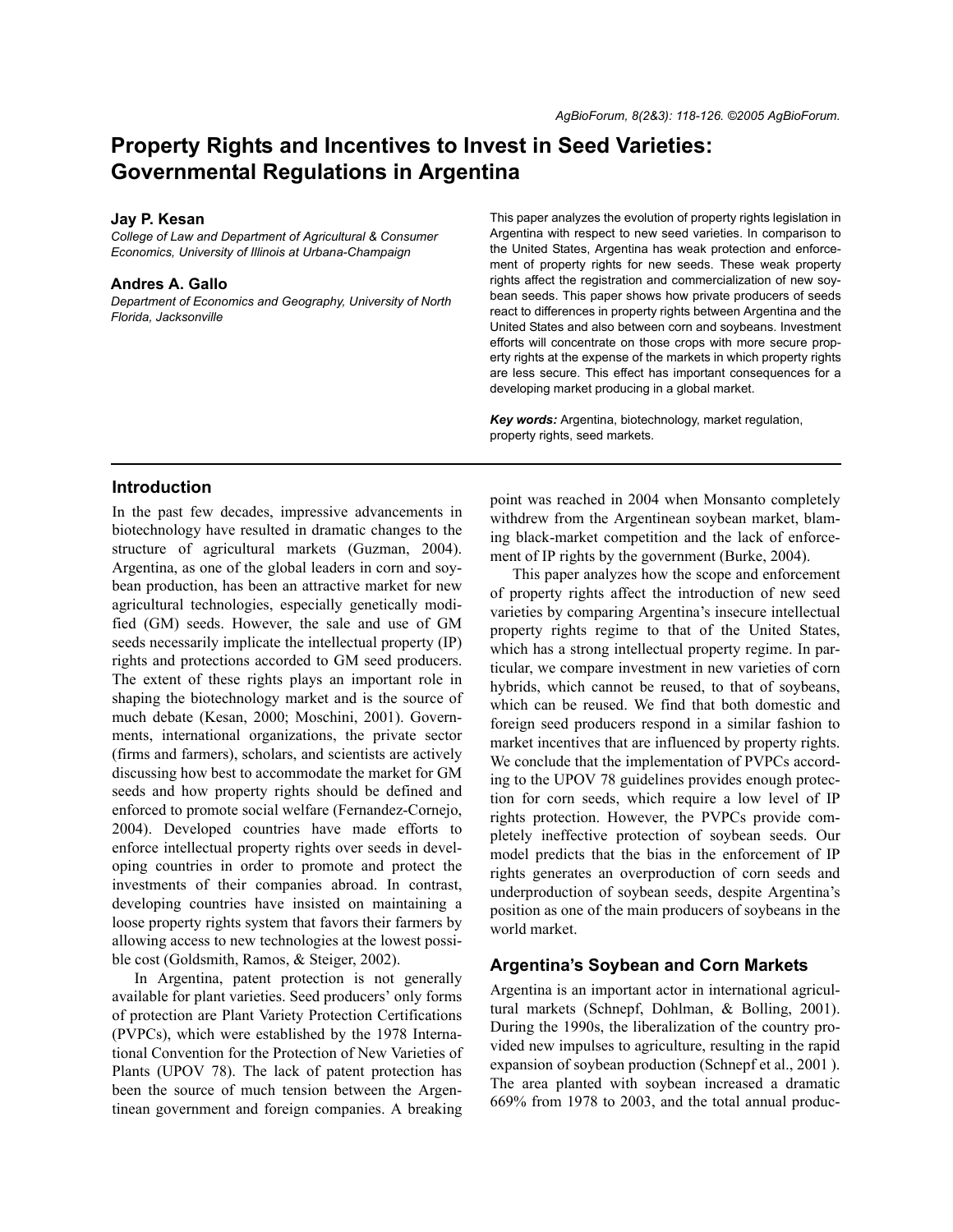tion increased from 2.5 million metric tons to 35 million metric tons (Secretaría de Agricultura, Ganadería, Pesca y Alimentos [SAGPyA], 2004). Over the same period, the area planted with corn decreased a slight 6.5%; however, corn production increased by 72.9% because of improvements in yield.

The boom in the production of soybean has propelled Argentina into the international agriculture market spotlight. From 1999 to 2000, Argentina's soybean production accounted for 15.2% of the total world production and had an impressive 11.2% share of the total world exports (US Department of Agriculture [USDA], n.d.). Over the same period, the total production of corn represented just 2.6% of the total world production; however, Argentina captured 11.5% of the total world exports (USDA, n.d.). As a result of their production levels, both crops occupy an important position in the agricultural sector of the country and in the international market. In addition to exports, Argentina also occupies an important role in the international market for seeds (Fernandez-Cornejo, 2004). Its domestic market for seeds is the eighth largest in the world and is comparable to the seed markets of developed countries. Finally, Argentina has been one of the early adopters of GM soybean and corn seed. In 1996, the government approved the use of GM seeds, and since then farmers have been utilizing Roundup Ready soybean and Bt corn intensively (US General Accounting Office [GAO], 2000). Given Argentina's prominent role in the international agriculture market and its relationship with the biotechnology industry, the scope and enforcement of IP rights are critical in sustaining its leading global position and in continuing its growth through access to new agricultural technologies (Trigo & Cap, 2003)

# **Property Rights in Argentina and the United States**

This section provides a description of how the IP rights system has evolved in both the United States and Argentina. The United States IP protection regime offers strong protection and is used as a standard for comparison with Argentina, a country with a weak IP protection system. Empirical evidence demonstrates how the strength of the protections available to producers affects the introduction of new seed varieties for soybean and corn.

### *Seed Protection in the United States*

The intellectual property rights protection regime in the United States is one of the friendliest in the world for biotechnology inventors (Fernandez-Cornejo, 2004). Seed producers can protect their inventions with a range of regimes, including the Plant Variety Protection Act of 1970 (PVPA; Kesan & Janis, 2001), the Plant Patent Act of 1930 (PPA), and the Patent Act of 1952, as in the case of any utility patent. Furthermore, the Supreme Court has reinforced the importance of patents for plants, by allowing the use of utility patents for plants in the key case of *Diamond v. Chakrabarty* (1980) and in the recent case of *J.E.M. Ag Supply, Inc. v. Pioneer Hi-Bred International, Inc.* (2001). As a result, the United States has a system in which intellectual property rights are well-defined and easily enforced and in which researchers can choose the level of protection they consider sufficient to protect their inventions in the market.

#### *Seed Protection in Argentina*

The Argentinean legal framework regarding new seed varieties has evolved over time to give increased protection to researchers and the industry. The first law addressing new seed varieties was enacted in 1935. Although this legislation provided for the registration of new seeds and required government approval for new varieties to be introduced in the market, it did not provide any legal protection to intellectual property rights for the new seeds. In 1973, the military government passed a decree called the "Law of Seeds" (SAGPyA, 2005). This was the first piece of legislation that gave commercialization rights to the inventors of new seed varieties. It also provided for the creation of the National Seed Commission (Comision Nacional de Semillas, CONASE) to be in charge of advising and evaluating governmental policies regarding the regulatory regime. Although the Law of Seeds was a step forward in protecting intellectual property rights, it was not fully implemented until 1978. In addition, this law did not ultimately provide enough protection and enforcement of intellectual property rights for new seed varieties, because its regulations are similar to the PVP certificates in the United States (Helfer, 2002).

The Law of Seeds was modified in 1991 under Decree 2183, introducing important changes to the regulatory regime and updating the legislation according to international standards. The catalyst for Decree 2183 was not just the need for modernization of property rights legislation but also the political pressure exerted by some associations of seed producers and other interest groups inside CONASE, such as the Argentine Seed Association and the Association for the Protection of Plant Breeders (Domingo, 2003). Most notably, the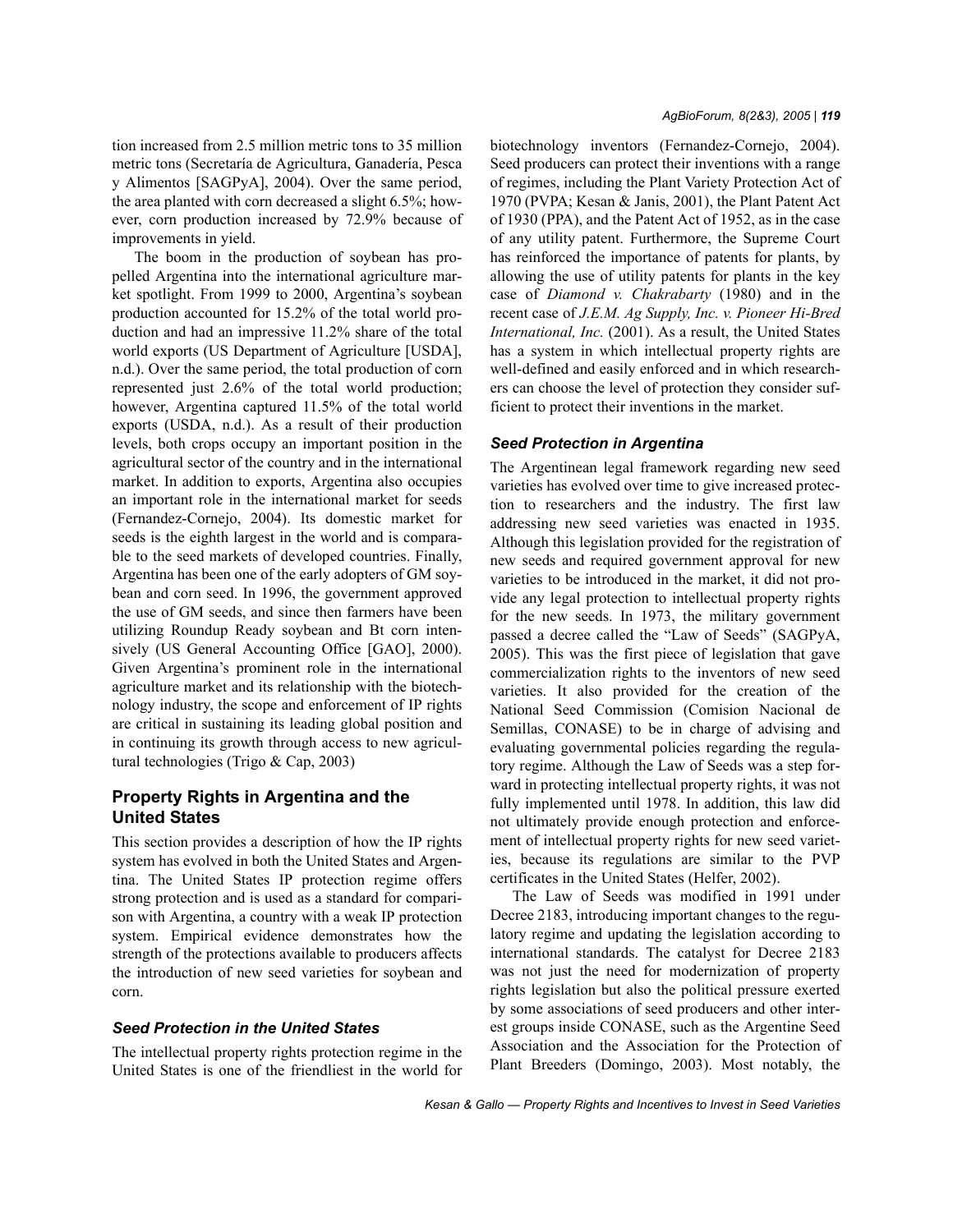"modified law" called for the creation of the National Seed Service (Servicio Nacional de Semillas, SENASE), a new agency to manage and enforce the regulatory regime for new seed varieties. As a result, all the activities concerned with the management of the property rights system were concentrated in a specific government agency instead of being dispersed among different secretaries under the Secretary of Agriculture. Accordingly, this change allowed the government to focus on enforcement and the definition of norms for the market of new varieties (SAGPyA, 2005).

The year 1991 also saw the passage of Decree 2817, which called for the creation of the National Seed Institute (Instituto Nacional de Semillas, INASE), which took over SENASE's role in the management of the Law of Seeds (SAGPyA, 2005). This agency is also in charge of the national registry for varieties and properties of seeds, the enactment of rules regarding the management of the system, and the enforcement of the regulations of the law. By creating this new agency, the government sought to improve enforcement and control of property rights in new varieties. However, the property rights protection offered by INASE has not been useful to protect the soybean seed market from brownbagging and stealing (GAO, 2000). In contrast to CON-ASE, INASE's role is to oversee the management and enforcement of the issues concerning commercial rights of seeds (SAGPyA, 2005).

With respect to the farmer's privilege, INASE issued Norm 35 in 1996 to define the limits and scope of the privilege broadly established by the Law of Seeds, which allowed some uses for saved seed (SAGPyA, 2005). Norm 35 attempted to limit the application of the farmer's privilege to save seed for the next crop by limiting the scope of the allowance established by Article 27 of Law 20,247.

In 1994, the Law of Seeds was again modified, bringing the legislation up to the guidelines set by the International Agreement for the Protection of the Vegetal Obtentions (UPOV/78), approved in Paris in 1961 and subsequently modified in Geneva in 1972 and 1978 (International Union for the Protection of New Varieties of Plants, 2002). The most important change to the Law of Seeds arose from the decision to be part of the UPOV international agreement. The approval of the UPOV 1978 guidelines are not as complete as the more recent UPOV 1991 agreement, which has yet to be approved in Argentina. However, due to the economic crisis of early 2000, the Secretary of Agriculture closed the INASE agency, leaving the regulatory regime for new varieties without any management. INASE was reopened in 2004.

The evolution of legislation in Argentina has focused on the development and improvement of the Plant Variety Protection (PVP) type of property rights without any advance on the field of patenting new varieties. As a result, the level of protection established by the PVP regime is weak in the case of plants like soybean, in which a patent provides better property rights protection. Nonetheless, a PVP can provide enough protection for the commercialization of hybrid varieties, such as corn. As mentioned before, this difference in actual market protection will generate different incentives for investment and commercialization of new seed varieties (Kesan & Gallo, 2004).

# **Insecure Property Rights and Investment in Seed Varieties**

This section analyzes how differences in the scope and enforcement of property rights between Argentina and the United States impact the commercialization of new seed varieties. We compare the performance of new soybean varieties with that of corn in an effort to understand the impact that differing property rights have within the same market.

#### *Research and Development*

Legislative advances strengthening property rights in Argentina should provide an increased incentive for research and development of new seed varieties. Argentina's legislative actions in the 1990s, offering property rights protections that favored corn as opposed to soybean, have given rise to the number of registrations of new corn varieties that surpasses the number of new soybean varieties (Figure 1). After 1994, there was a sharp increase in the number of new corn varieties registered, while new soybean variety registrations maintained low levels despite an increase in 1996—the result of legislation allowing the registration and commercialization of GM varieties. From 1995 to 2003, 21.2% of the new corn varieties registered were transgenic, while the percentage for soybean reached 61.5% during the same period (Domingo, 2003). The decrease observed after 1998 was due to economic crisis and the closing of the INASE because of lack of budget resources from 2000 to 2004.

In the case of the United States, where property rights are better defined and enforced for both corn and soybean, the number of new varieties registered was similar for both corn and soybean in the 1990s (Figure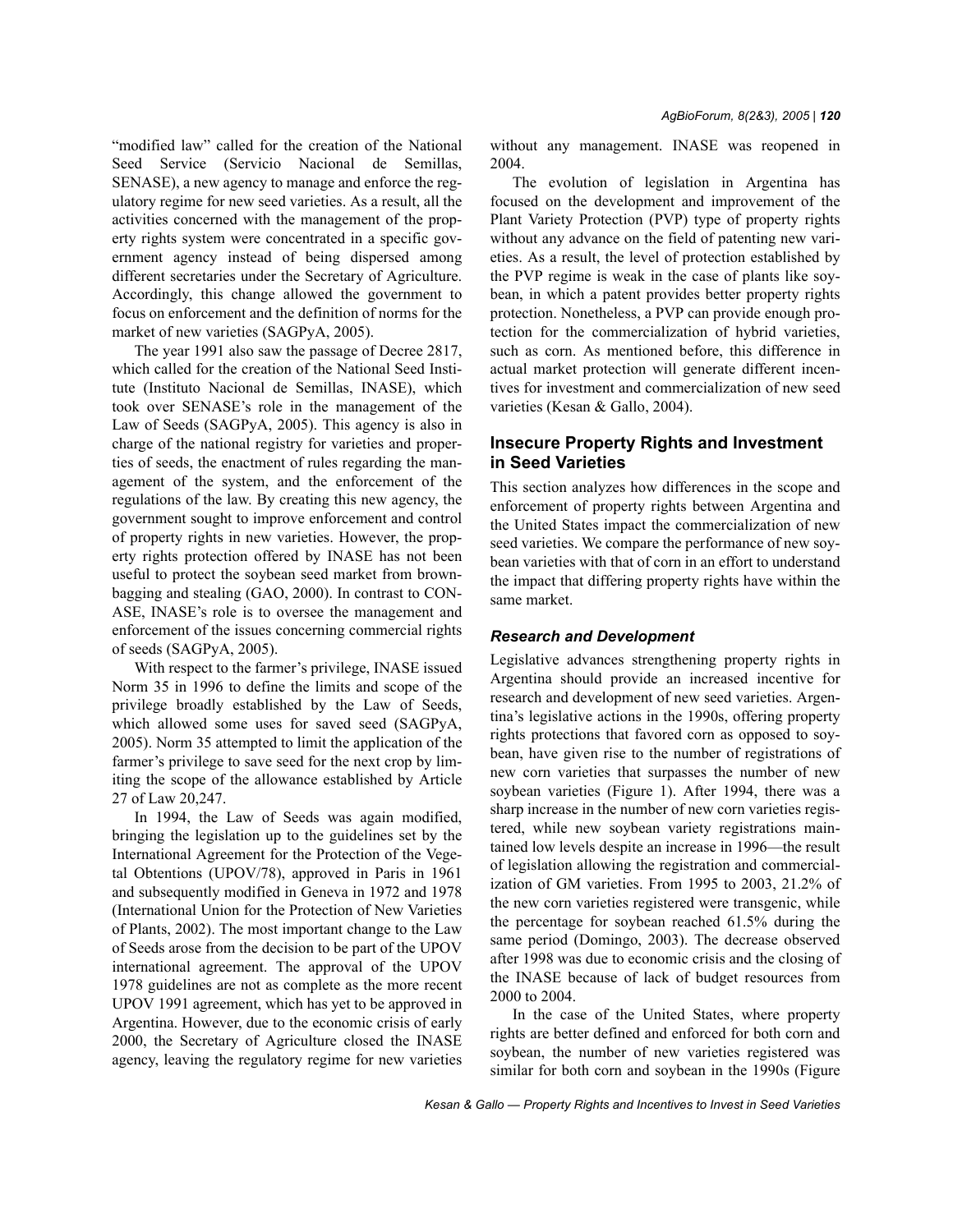

**Figure 1. New seed variety registration, Argentina.** *Note. Based on data from INASE.*

2). This is an indication that differences in appropriation in the market can generate disparate incentives for research and development (Janis & Kesan, 2002; Kesan, 2000).

# **Consumption of Seeds, Production, and Yields**

More secure property rights have several effects on market transactions (Kesan & Gallo, 2004). First, there is an increase in the sale price of the variety whose property right is enforced as compared to other varieties where there is no enforcement. In the case of Argentina, a higher price for new corn seeds as compared to new soybean seeds indicates that the producers of corn seeds can exploit monopolist rights in the market but soybean producers cannot (Table 1). Prices for corn varieties in the 1990s were close to the prices in the United States, while at the same time there was an increase in the number of new corn varieties. Notably different is the case of soybean, which yielded lower prices than in the United States. In this case, seed producers could not reap monopoly benefits because of the lack of property rights protection. Therefore, the price for soybean varieties declined, despite the fact that the number of new varieties was much lower than corn and (as will be



**Figure 2. New seed variety registration, United States.** *Note. Based on data from USDA.*

| Table 1. Agricultural seed prices in Argentina. |  |  |  |  |  |  |  |
|-------------------------------------------------|--|--|--|--|--|--|--|
|-------------------------------------------------|--|--|--|--|--|--|--|

|                     | Corn (\$/80 lbs.)              |           | Soybean (\$/50 lbs.)           |           |  |
|---------------------|--------------------------------|-----------|--------------------------------|-----------|--|
| Year                | <b>United</b><br><b>States</b> | Argentina | <b>United</b><br><b>States</b> | Argentina |  |
| 1996                | 78                             | n/a       | 15                             | n/a       |  |
| 1997                | 84                             | n/a       | 16                             | n/a       |  |
| 1998                | 87                             | 87        | 17                             | 11        |  |
| 1999                | 88                             | 87        | 17                             | 8         |  |
| 2000                | 88                             | 65        | 17                             | 7         |  |
| 2001                | 92                             | n/a       | 21                             | n/a       |  |
| Average             | 86                             | 80        | 17                             | 9         |  |
| % US<br>price       | 93%                            |           | 51%                            |           |  |
| <b>GAO estimate</b> |                                |           |                                |           |  |
| Average             | 95                             | 87        | 18                             | 11        |  |
| % US<br>price       |                                | 92%       |                                | 61%       |  |

*Note. Data from Goldsmith et al. (2002).*

explained in the next section) there was a boom in the production of soybean.

The lack of protection in the market for seeds has generated a sizeable black market for soybean seeds, which has reduced the prices of soybean seeds (Table 2). For example, around 80% of the acreage planted with soybean in Argentina is Roundup Ready soybean, pro-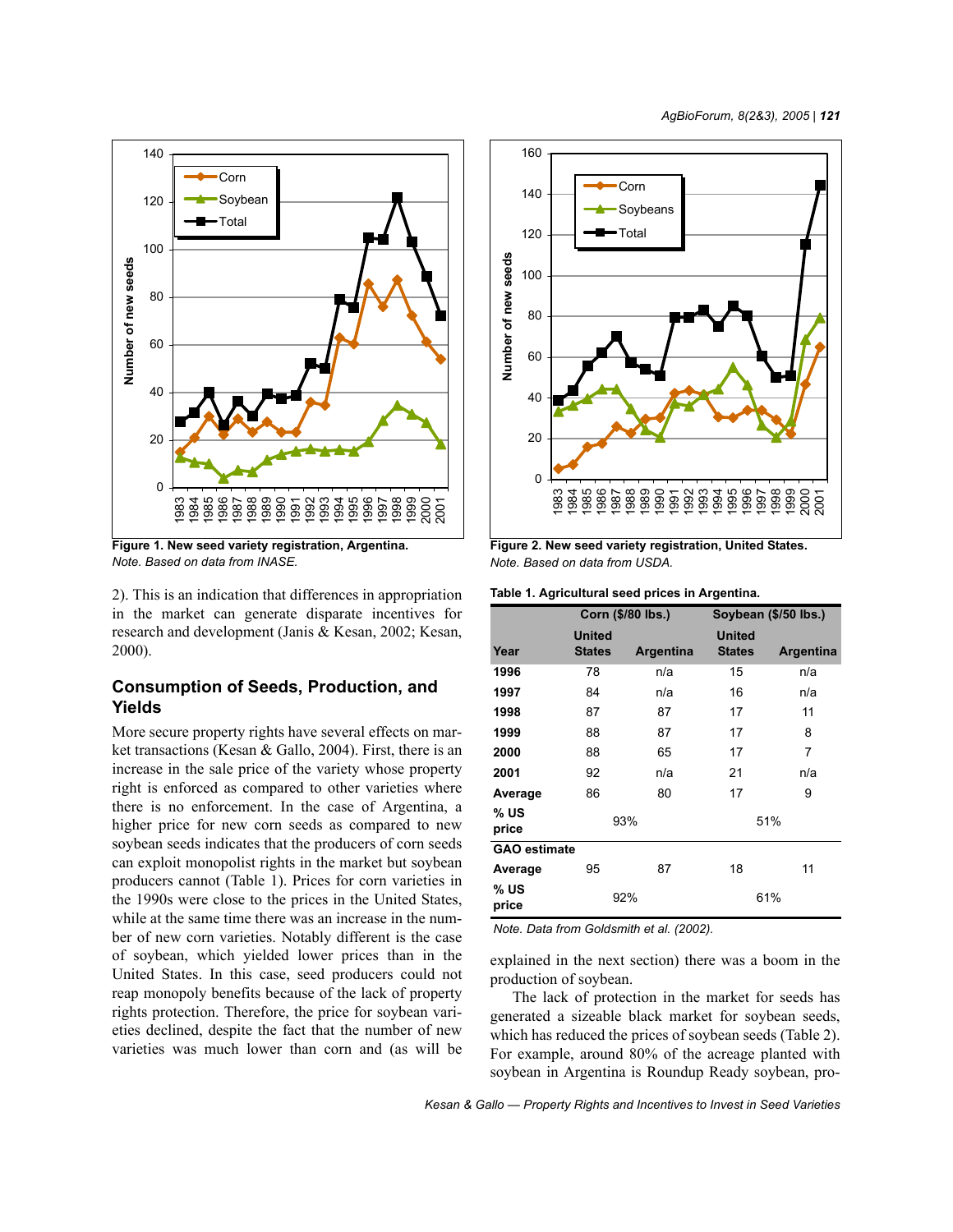

**Figure 3. Crop yields in Argentina and the United States.** *Note. Based on data from INASE and USDA.*

**Table 2. Sources of soybean seeds, as estimated percentage of total soybeans planted.**

| Source of seeds           | <b>United States</b> | Argentina |
|---------------------------|----------------------|-----------|
| <b>Commercial sales</b>   | $80 - 85$            | $28 - 50$ |
| Farmer-saved              | $15 - 20$            | $25 - 35$ |
| <b>Black market sales</b> | $0 - 2$              | $25 - 50$ |

*Note. Data from US GAO (2000).*

duced by Monsanto, while the percentage of legally sold soybeans reaches 28–50% (Table 2). Legal sellers of Roundup Ready soybeans had to adjust their prices to the black market prices. In 1997, when Roundup Ready was introduced, the price of a 50lb bag of seed was \$25, while the price on the black market was \$15. By 1999, the legal price had dropped to \$9, very close to the price of the black market, which was slightly lower (GAO, 2000). As mentioned before, Monsanto stopped selling Roundup Ready technology in Argentina in early 2004.

Data on crop yields support the inference that Argentinean farmers benefit when property protection systems are in place, despite the increase in seed cost. With respect to corn, Figure 3 shows a substantial increase in crop yields. In 1990, corn yields in Argentina were 54% of the yields in the United States, while in 2002 that ratio increased to 79.2%. This increase in

yields is an indication that higher investment in research and development in corn varieties in Argentina had a positive impact on productivity. This increase is likewise attributed to subsequent introduction of genetically modified corn (Trigo & Cap, 2003).

In contrast to corn, there was not much difference in soybean yields between Argentina and the United States (Figure 3). Soybean yields in Argentina for the period 1990–2002 were nearly equivalent to those in the United States (Goldsmith, 2001). The equivalence in soybean yields, despite the low investment to develop new seed varieties in Argentina, can be attributed to the fact that it is difficult to protect and exclude consumption of soybean innovation (e.g., Roundup Ready soybeans) in a poor IP rights environment, because soybean is a self-pollinated crop that breeds true. As a result, we see similar soybean yields in the United States and in Argentina (see Figure 3).

# **Crossed Research Effort**

Comparing the number of new soybean varieties registered in Argentina against the United States during the 1990s, the number of new varieties in the United States increased, while in Argentina it stayed at low levels (Figure 4). In the period before legislative reforms,

*Kesan & Gallo — Property Rights and Incentives to Invest in Seed Varieties*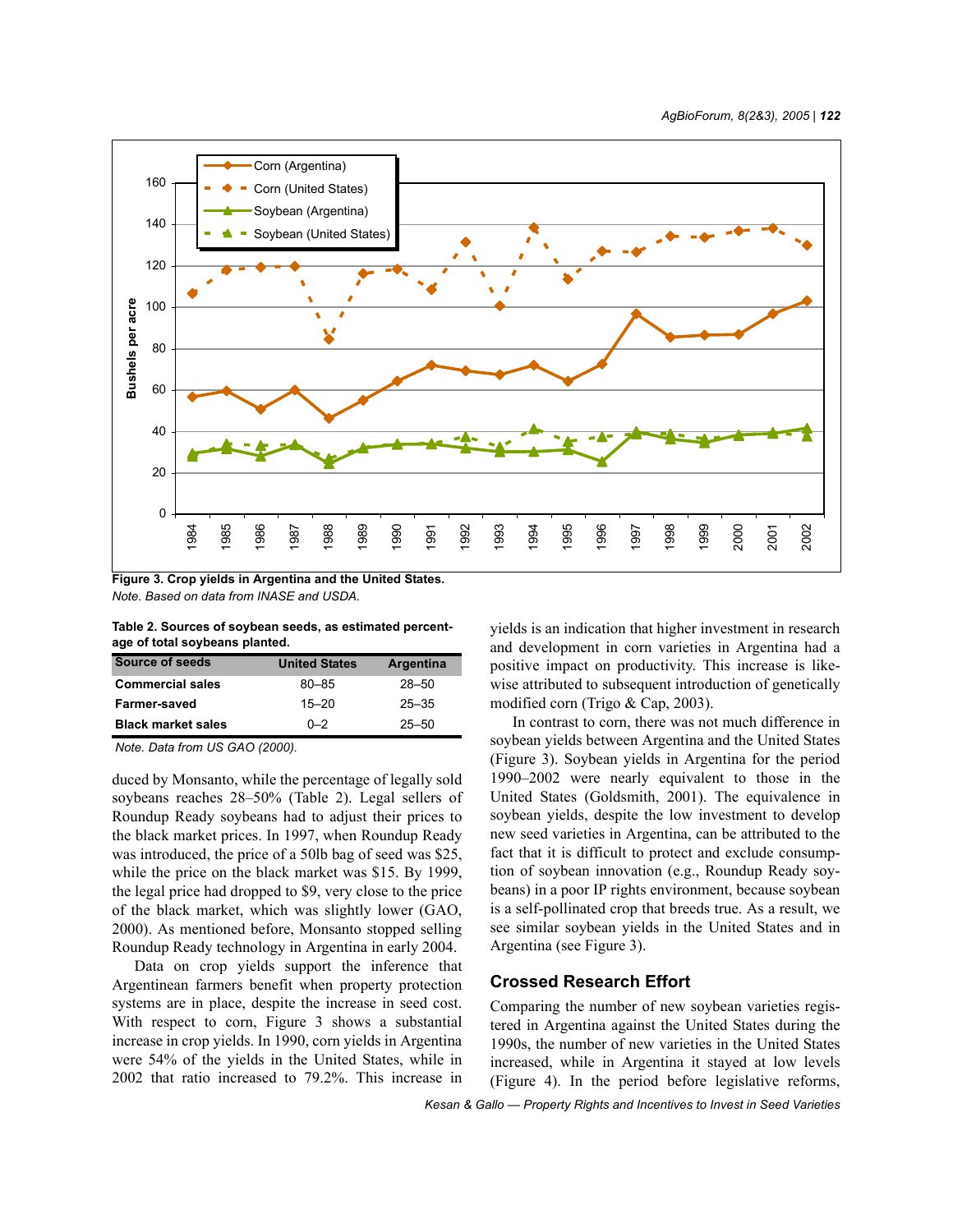

**Figure 4. New soybean varieties registered in Argentina and the United States.**

*Note. Based on data from INASE and USDA.*

1979–1993, there were 134 new varieties of soybean registered in Argentina, compared with 511 in the United States,<sup>1</sup> implying that Argentina had only 26% of the varieties registered in the United States. From 1994 to 2002, the new varieties registered in Argentina were 205, while in the United States this number reached 892. In this case, the number of varieties registered in the 1990s in Argentina represented 23% of those registered in the United States. The increase in new varieties registered in Argentina was 53%, while in the United States the increase was 75%. The increase in the number of varieties registered after 1996 in Argentina can again be attributed to the legalization of GM varieties for soybeans.

In contrast to soybean registration, registration of corn varieties follows a substantially different pattern (Figure 5). From 1979 to 1993, there were 325 new varieties of corn registered in Argentina, compared with 453 in the United States, implying that Argentina had 72% of the number of varieties registered in the United States. From 1994 to 2002, the new varieties registered in the United States was 755, while in Argentina new registered varieties reached 605. In this case, the num-





**Figure 5. New corn varieties registered in Argentina and the United States.**

*Note. Based on data from INASE and USDA.*

ber of varieties registered in the 1990s in Argentina represented 80% of those registered in the United States. The increase in new varieties in Argentina was 86%, while in the United States the increase was 67%. As a result, we can see that the new legislation promoted the registration of new corn varieties instead of soybean varieties.

The interplay between property rights and research becomes apparent when the property rights system's ability to provide protection varies depending on the seed type. Because the Argentinean property rights system better protects the market for corn seeds, we should expect that firms in Argentina would specialize in the production of corn seeds as compared with soybean (Goldsmith et al., 2002; Kesan & Gallo, 2004).

It is interesting to note that the boom in the registration of new varieties in the 1990s in Argentina compared within the United States is a result, in part, of the incentives of private firms to invest in corn and not soybean. Differences in IP rights protection in Argentina have led to a preference to innovate and register new varieties of corn as compared with soybean. Accordingly, private companies in Argentina, both local and foreign, will bias the allocation of their research resources to the production of corn varieties. Furthermore, secure property rights in corn have attracted more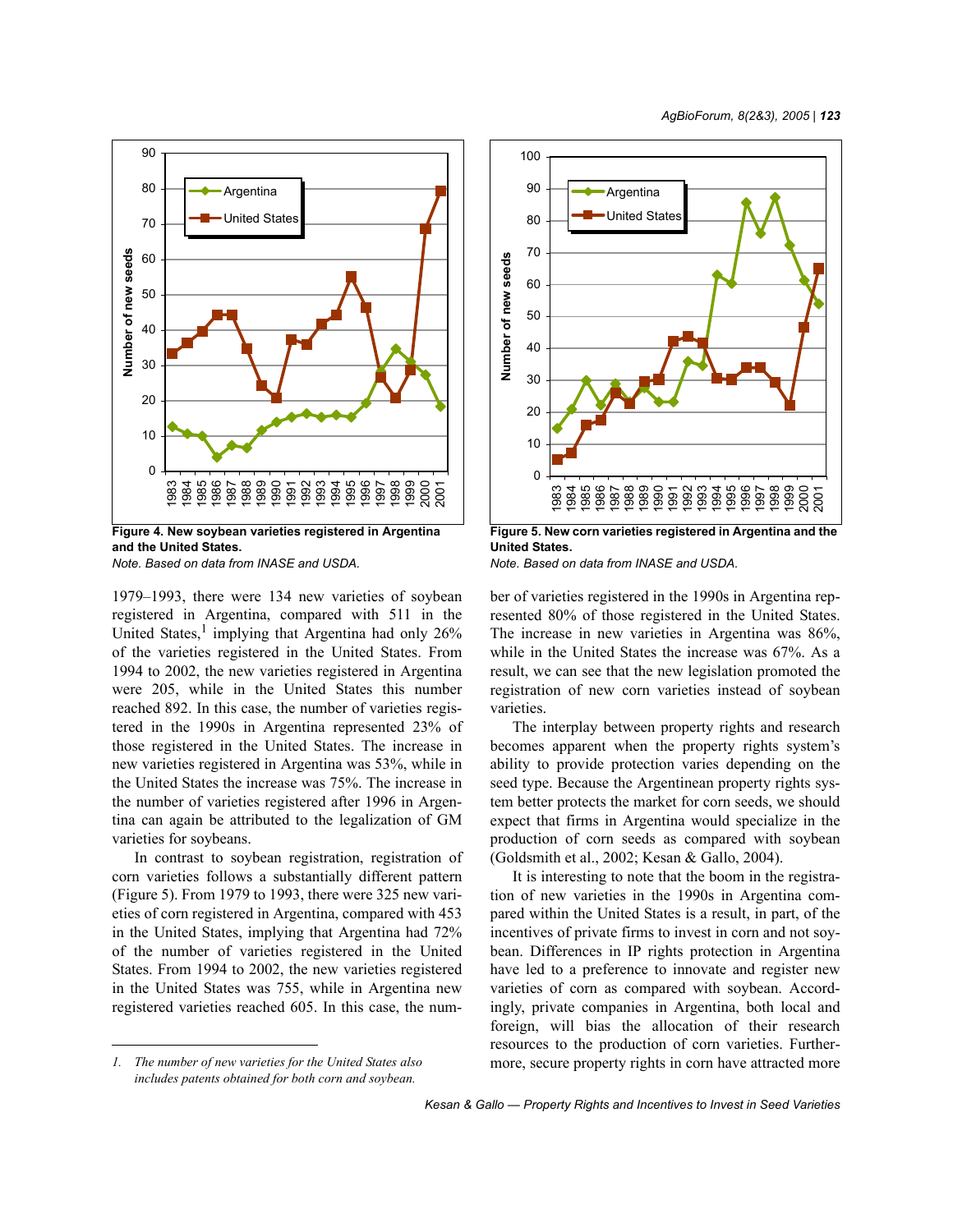**Table 3. Number of companies registering new varieties in Argentina.**

| Year | Corn           | Soybean        |
|------|----------------|----------------|
| 1979 | 3              | 0              |
| 1980 | 7              | 0              |
| 1981 | 12             | 0              |
| 1982 | 13             | 14             |
| 1983 | 7              | 6              |
| 1984 | 25             | 18             |
| 1985 | 31             | 8              |
| 1986 | 34             | 4              |
| 1987 | $\overline{c}$ | 0              |
| 1988 | 51             | 18             |
| 1989 | 17             | $\overline{c}$ |
| 1990 | 15             | 15             |
| 1991 | 38             | 25             |
| 1992 | 17             | 6              |
| 1993 | 53             | 18             |
| 1994 | 34             | 22             |
| 1995 | 102            | 8              |
| 1996 | 45             | 16             |
| 1997 | 110            | 34             |
| 1998 | 73             | 35             |
| 1999 | 79             | 35             |
| 2000 | 65             | 23             |
| 2001 | 40             | 24             |
| 2002 | 57             | 8              |

*Note. Based on data from INASE.* 

firms than in the soybean market to compete for new varieties (Table 3). During the 1990s, there was an important increase in the number of firms entering the market for corn varieties. However, the number of firms competing in the market for new soybean varieties stayed almost the same. There was an important increase after 1996, which again coincides with the permission to commercialize GM seeds in the country. Companies can register new varieties, which they have produced, and then, when they produce seeds for commercialization, the INASE requires the seed to be registered in order to protect the property rights of the owners of the variety.

Finally, we would like to compare the behavior of foreign and local seed companies. According to many authors, domestic seed producers in developing countries are not responding to the same incentives as foreign producers (Goldsmith, 2001). In the case of Argentina, legislation offers the same incentives to foreign and domestic producers. As a result, we should

observe that each type of producer specialized in corn instead of soybeans. The evidence shows that foreign and domestic producers have followed a similar pattern in the production of new seed varieties (Figures 6 and 7). The main difference we observe is that there was a higher number of corn varieties registered by foreign companies and a higher number of soybean varieties registered by domestic producers. This difference could be attributed to the lack of property protection in the market for soybean. As a result, foreign companies would not offer their varieties of soybean in the domestic market (Goldsmith et al., 2002). It could also be the case that for domestic producers, the base market for soybeans is the domestic market, which they must supply with new varieties despite the lack of property protection. This would result in a slightly higher number of varieties registered by domestic producers over foreign producers. Nonetheless, we also observe that domestic producers prefer to allocate their resources to the production of corn instead of soybean by registering more new corn seeds compared to new soybean seeds.

## **Conclusion**

The effect of the scope and enforcement of intellectual property rights on biotechnology in agricultural markets is the source of much debate. Of particular interest is the extent to which property rights protection provides incentives to firms to invest in research and development. The difference between Argentina and the United States in their approach to intellectual property rights regulation and enforcement has an observable effect on the corn and soybean market. We use the case of Argentina because of its position as a leading world producer and exporter of both corn and soybean, and, in contrast to the United States, Argentina has weak protection and enforcement of property rights for new seeds. Thus, we can compare and evaluate how private firms behave differently under the different paradigms.

From our empirical case study, we obtain several conclusions. First, increases in market appropriation will increase investment in all varieties only if the increase in appropriation is similar for all market varieties. As we show, a change in legislation providing for plant variety protection for seed protection and an increase in enforcement efforts in the early 1990s produced an increase in the number of new corn varieties registered in Argentina. However, soybean varieties, which need stricter property protection than currently available in Argentina, did not experience a strong increase in the number of new varieties.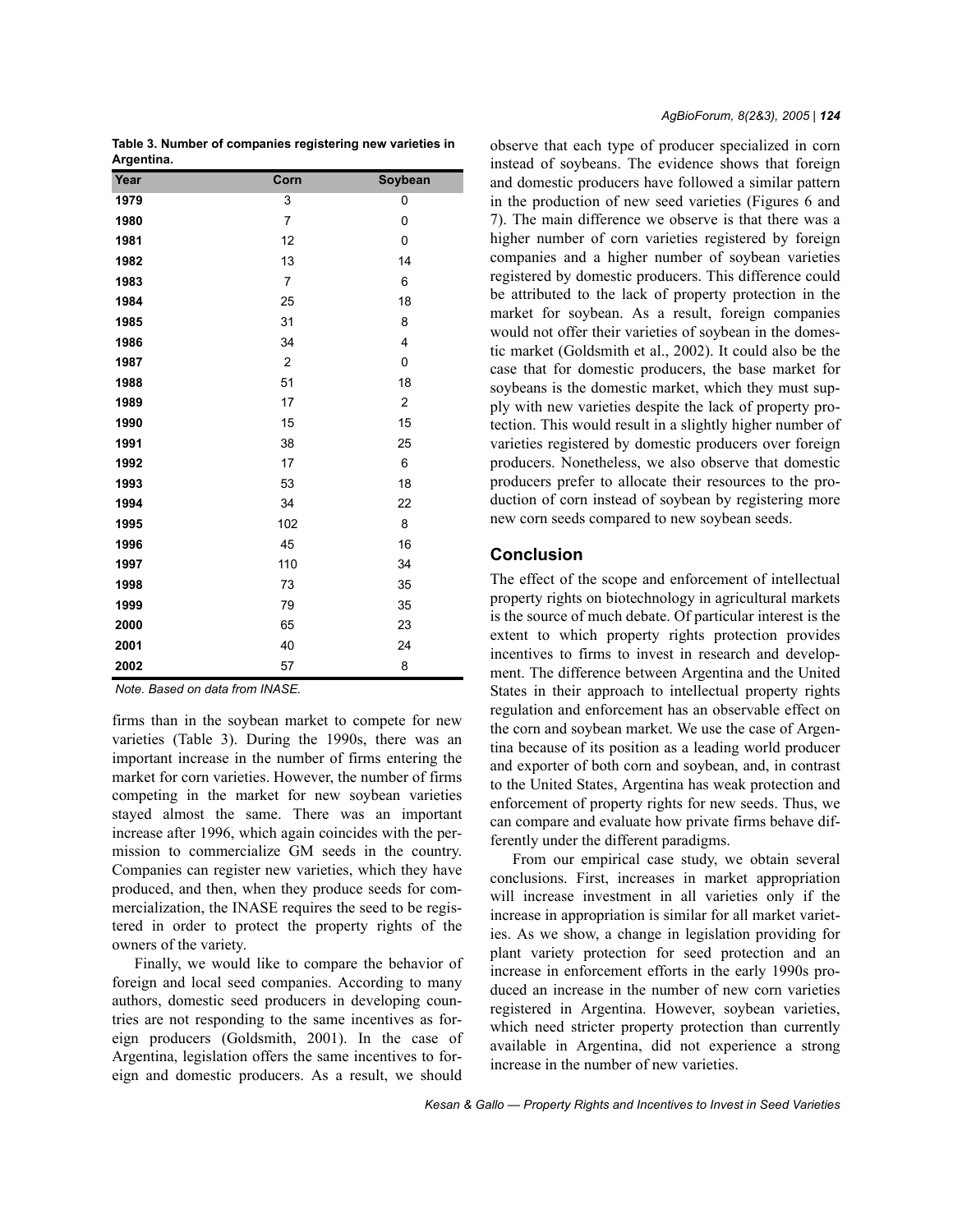

**Figure 6. New corn seeds registered by foreign and domestic companies.**

*Note. Based on data from INASE and USDA.*

Second, changes in property protections favoring one variety over another should result in an increase in investment and research for that protected variety. In Argentina, because the limited property rights are better suited to protect corn, there is a higher allocation of resources to the registration of new corn varieties. In contrast, the registration of new soybean varieties market is growing slowly.

Third, greater security in intellectual property rights will result in higher market prices for new seeds and a higher quantity of supplied seeds. As we show, the strong protection of corn results in Argentina's corn seed prices closely approximating those in the United States. In contrast, the prices for poorly protected soybean seed are very low, approaching the black-market price, and are far below the United States' prices.

Fourth, we should observe productivity gains for the higher investment in the varieties with more secure property rights. In the Argentine case, we observe that the increase of investment in research and development in corn was positively correlated with the increase in yields, producing a convergence to the levels of yields observed in the United States. This allowed the country to increase production and exports, even when there was a substitution from corn to soybean crops as the result of higher international prices for soybean. Farmers also



**Figure 7. New soybean seeds registered by foreign and domestic companies.** *Note. Based on data from INASE and USDA.*

benefited from this situation, since they could buy cheap soybean seeds on the black market and sell their crops in the international market. They also benefited from the gains in yields. Finally, even though foreign companies have the highest share of the market for seeds, we observe a dynamic domestic seed production sector, which has evolved similarly to foreign counterparts. This is an indication that foreign and domestic firms face similar restrictions and opportunities offered by the property rights regime.

We can conclude that the type and strength of property rights regimes are important for research and development. Plant variety protection type of protection can be sufficient for crops like corn, but it is ineffective in the case of self-pollinating seeds, like soybean, which need patent protection.

## **References**

Burke, H. (2004). *Monsanto exits Argentina soy biz despite soy boom*. Reuters. Available on the World Wide Web: http:// www.forbes.com/business/newswire/2004/01/18/ rtr1216109.html%2019jan04.

Diamond v. Chakrabarty, 447 US 303 (1980).

Domingo, O. (2003, October). Intellectual property management in the development of a medium-sized Argentinean seed company. *WIPO-UPOV Symposium on Intellectual Property*

*Kesan & Gallo — Property Rights and Incentives to Invest in Seed Varieties*